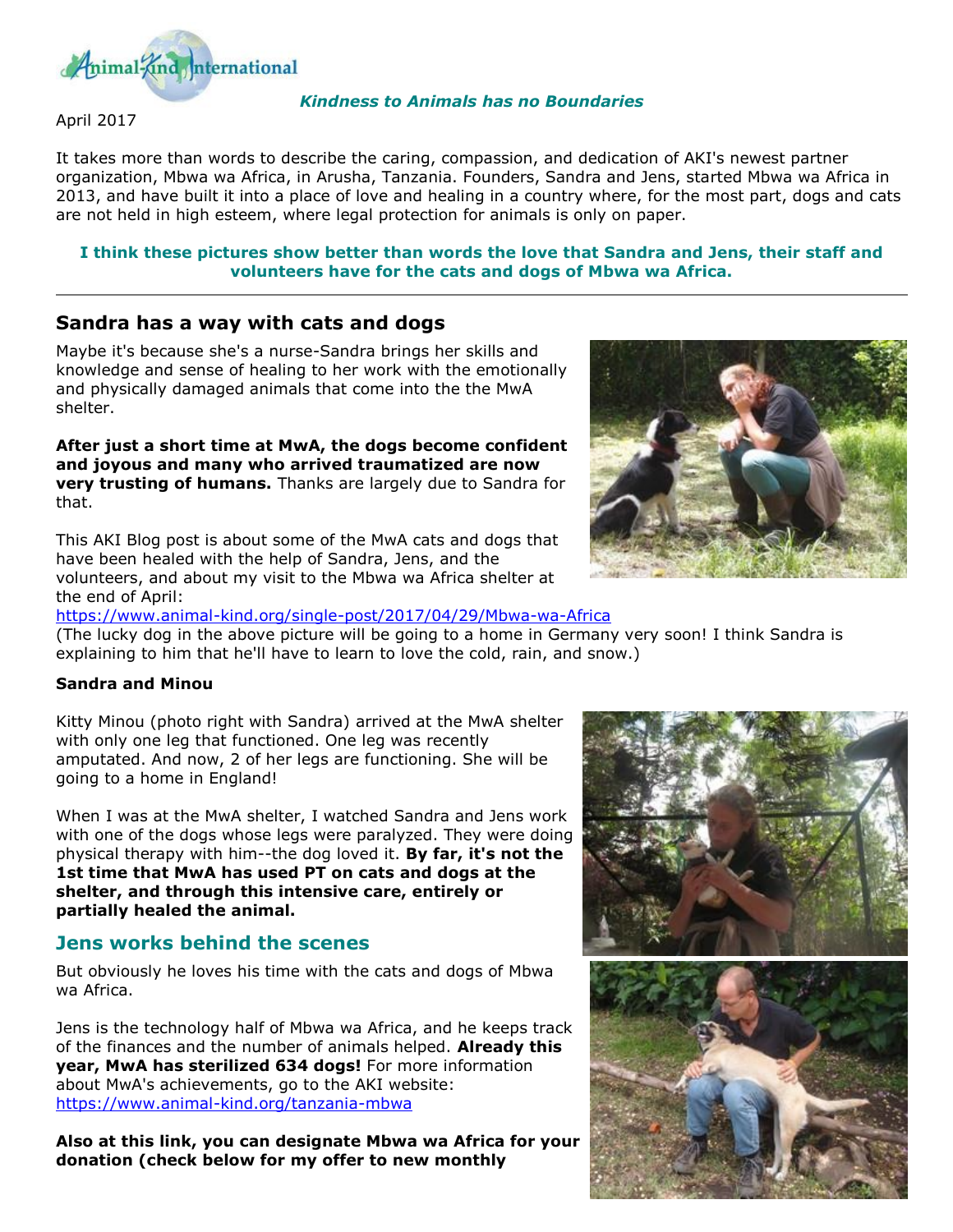**donors).** Sandra and Jens have their hands full with about 30 dogs and puppies and a pen full of kitties- most who need significant rehabilitation when they arrive. But they also have to constantly worry about where their funding will come from. It's so difficult to raise money for animal rescue in Arusha, Tanzania; they have to look outside their community, outside their country for funding.

**I know that we're all asked for money from so many organizations. But when you find an organization that is all about love and care for animals AND that produces amazing results...you know you've found an organization deserving of support. That's Mbwa wa Africa.** 

# **Ghana SPCA goes on field trips**

If you believe that humane education is the way to change attitudes and behaviors toward animals and create a caring society, you will love what Ghana SPCA is doing thanks to AKI donors. Between late 2016 and March 2017, GSPCA has been able to take Humane Education students on 4 field trips. This AKI Blog post has pictures and information about these life changing trips:

[https://www.animal-kind.org/single-post/2017/04/28/Ghana-](https://www.animal-kind.org/single-post/2017/04/28/Ghana-SPCA-Goes-on-Field-Trips)[SPCA-Goes-on-Field-Trips](https://www.animal-kind.org/single-post/2017/04/28/Ghana-SPCA-Goes-on-Field-Trips)

A donation to AKI designated for Ghana SPCA will help ensure that GSPCA can continue this very important method of teaching and



learning about animals. **AKI is the only organization supporting GSPCA's Humane Ed program!**  (Picture above: Students from 2 schools visit the La Small Animal Veterinary Clinic in Accra, Ghana.)

**Thank you to Sam Maw for a great interview with Alex Ochieng, Uganda SPCA** 

**Haven shelter manager,** which you can read at the link below, and where you can also catch up on previous AKI Blog posts. Through the AKI Blog, we do our best to keep you updated about how our AKI partner organizations spend your donations and about their challenges and needs. In the most recent post, Alex tells Samantha about the challenges he faces and the rewards of his job as shelter manager:

<https://www.animal-kind.org/aki-blog>

# **AKI's 2016 Report is now on the AKI website**

Read about what your donations have accomplished in 2016:

<https://www.animal-kind.org/aki-reports>



(Photo right: Maiko, Mbwa wa Africa animal handler, loves the cats and dogs at the shelter.)

# **Designate Mbwa wa Africa for your monthly donation & I'll send you a beautiful Mbwa wa Africa bracelet!**

Donate and designate at this link, and send me the address where I should send your [almost] one-of-a-kind bracelet:

### <https://www.animal-kind.org/aki-donate>

Also, you'll receive regular updates from me and Mbwa wa Africa about what your donations are achieving.